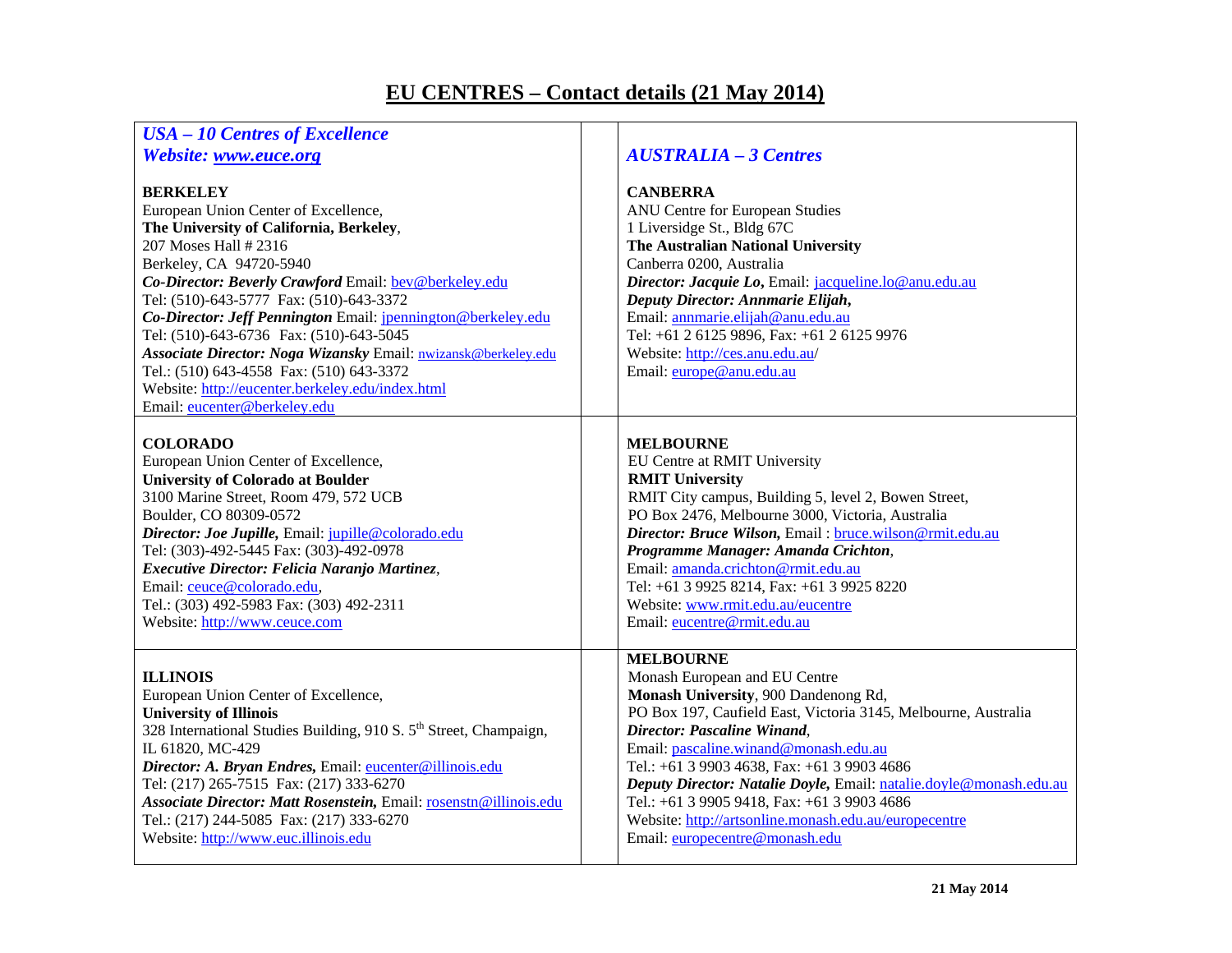| <b>MIAMI</b><br>The European Union Center of Excellence<br>Florida International University, Modesto A. Maidique<br>Campus, 11200 SW 8 <sup>th</sup> Street, SIPA 508, Miami, FL 33199<br>Co-Director: Rebecca Friedman, Email: friedmar@fiu.edu<br>Associate Director: Christine Caly-Sanchez Email: calyc@fiu.edu<br>Tel.: (305) 348-5949 Fax: (305) 348-6562<br>The European Union Center of Excellence, School of<br><b>International Studies</b><br>University of Miami, 1531 Brescia Avenue #144, POBox<br>248123, Coral Gables, Florida 33124-3010<br>Co-Director: Joaquin Roy, Email: jroy@miami.edu,<br>Tel: (305)-284-3266, Fax: (305) 284-4406<br>Website: http://miamieuc.fiu.edu/<br>Email: miamieuc@fiu.edu | <b>NEW ZEALAND - 1 Centre</b><br><b>CHRISTCHURCH</b><br>European Union Centres Network (EUCN) New Zealand in the<br>National Centre for Research on Europe<br>$2nd$ level Geography Building<br>University of Canterbury, Private Bag 4800, Christchurch, New<br>Zealand<br>Director: Martin Holland, Email: martin.holland@canterbury.ac.nz<br>Project Manager: Sarah Christie, Email:<br>sarah.christie@canterbury.ac.nz<br>Tel: +64 3 364 2348, Fax: +64 3 364 2634<br>Website: http://www.eucnetwork.org.nz<br>Email: manager@eucnetwork.org.nz |
|---------------------------------------------------------------------------------------------------------------------------------------------------------------------------------------------------------------------------------------------------------------------------------------------------------------------------------------------------------------------------------------------------------------------------------------------------------------------------------------------------------------------------------------------------------------------------------------------------------------------------------------------------------------------------------------------------------------------------|-----------------------------------------------------------------------------------------------------------------------------------------------------------------------------------------------------------------------------------------------------------------------------------------------------------------------------------------------------------------------------------------------------------------------------------------------------------------------------------------------------------------------------------------------------|
| NORTH CAROLINA AT CHAPEL HILL*<br>European Union Center of Excellence<br><b>University of North Carolina at Chapel Hill</b><br>CB# 3449, 301 Pittsboro Street, Chapel Hill, NC 27599-3449<br>Director: John D. Stephens Email: <i>jdsteph@unc.edu</i><br>Tel: (919) 962.4634 Fax: (919) 962.5375<br><b>Executive Director: Erica Edwards, Email:</b><br>eedwards@email.unc.edu or europe@unc.edu<br>Tel.: (919) 962-6765, Fax: (919) 962-2494<br>Website: http://www.unc.edu<br>* Network & Outreach Coordinator for US Centers                                                                                                                                                                                           | $JAPAN - 4$ Centres<br><b>KOBE</b><br>EU Institute in Japan, Kansai (EUIJ Kansai)<br>Kobe University, Rokkodai Campus 2-1, Rokko-dai, Nada-ku<br>Kobe 657-8501, Japan<br>Admin. Director: Masanobu Yamanishi,<br>Email: eugmgr@people.kobe-u.ac.jp<br>Tel.: +81 78 803 7221, Fax: +81 78 803 7223<br>Website: http://euij-kansai.jp/index_en/<br>Email: euji-k@org.kobe-u.ac.jp                                                                                                                                                                     |
| <b>PITTSBURGH</b><br>The European Union Center of Excellence,<br><b>University of Pittsburgh,</b><br>4200 Wesley W Posvar Hall, Pittsburgh, PA 15260<br>Director: Ronald H. Linden, Email: linden@pitt.edu<br>Tel.: (412) 648-7405 Fax: (412) 648-2199<br>Associate Director: Allyson J. Delnore, Email:<br>adelnore@pitt.edu<br>Tel: (412) 624-5404, Fax: (412) 648-2199<br>Website: http://www.ucis.pitt.edu/euce<br>Email: euce@pitt.edu                                                                                                                                                                                                                                                                               | <b>KYUSHU</b><br>EU Institute in Japan (EUIJ Kyushu)<br>Kyushu University,<br>EU Centre, 6-10-1 Hakozaki, Higashi-ku, Fukuoka 812-8581, Japan<br>Administrative Director: Machiko Hachiya<br>Tel.: +81 92 642-4433, Fax: +81 92 642-4435<br>Website: http://www.euij-kyushu.com<br>Email: secretariat@euij-kyushu.com                                                                                                                                                                                                                               |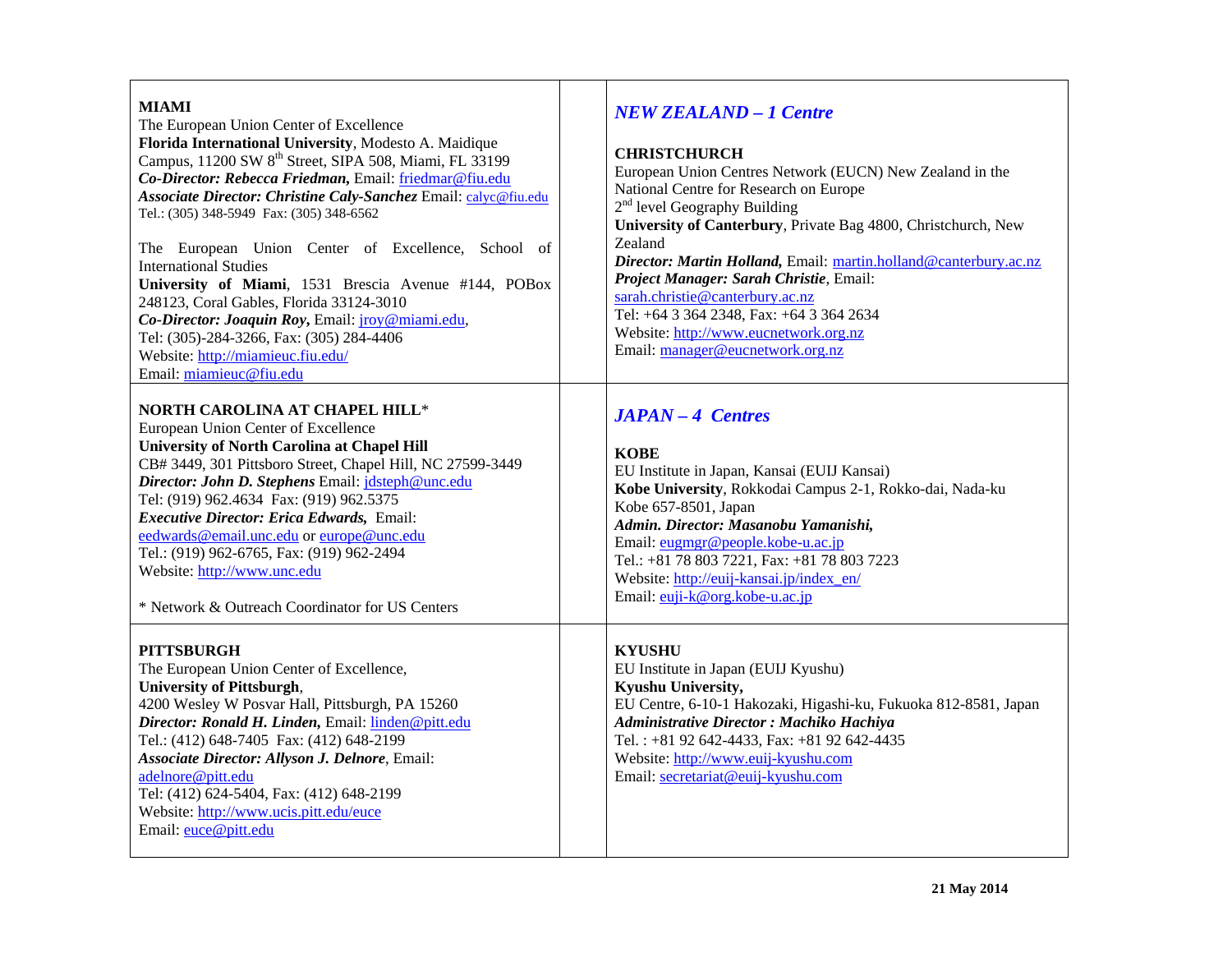| <b>TEXAS</b><br>European Union Center of Excellence<br><b>University of Texas at Austin</b><br>1 University Station A1800, MEZ 3.126, Austin TX 78713<br>Co-Director: Douglas Biow, Email: biow@mail.utexas.edu<br>Tel: (512) 232-7267, Fax: (512) 232-6000<br>Co-Director: Gary Freeman, Email: gfreeman@austin.utexas.edu<br>Tel.: (512) 232-7260/7250 Fax: (512) 232-6000<br>Website: http://www.utexas.edu/cola/centers/european_studies/<br>Email: biow@mail.utexas.edu                               | <b>TOKYO</b><br>EU Studies Institute in Tokyo,<br>Hitotsubashi University,<br>Mercury Tower 3504, 2-1 Naka, Kunitachi,<br>Tokyo 186-8601, Japan<br>Director: Professor Yasuhiro Otsuki<br>Tel.: +81 42 580 9117, Fax: +81 42 580 9109<br>Website: http://eusi.jp/<br>Email: info@eusi.jp                                                                                                                                                 |
|------------------------------------------------------------------------------------------------------------------------------------------------------------------------------------------------------------------------------------------------------------------------------------------------------------------------------------------------------------------------------------------------------------------------------------------------------------------------------------------------------------|------------------------------------------------------------------------------------------------------------------------------------------------------------------------------------------------------------------------------------------------------------------------------------------------------------------------------------------------------------------------------------------------------------------------------------------|
| <b>WASHINGTON DC</b><br>European Union Center of Excellence, Washington DC<br><b>Johns Hopkins University, SAIS</b><br>1717 Massachusetts Avenue NW, Washington DC 20036<br>Director: Daniel Hamilton, Email: dhamilton@jhu.edu<br>Tel: (202) 663-5880, Fax: (202) 663-5879<br>Sheherazade Rehman, Email: rehman@gwu.edu<br>Tel.: (202) 994-6813 Fax: (202) 994-7422<br>Website: http://transatlantic.sais-jhu.edu/ACES/index.htm<br>Email: transatlantic@jhu.edu                                          | <b>TOKYO</b><br>EU Institute in Japan, (EUIJ Waseda)<br><b>Waseda University,</b><br>3F, Bldg. 120-4, 513 Waseda Tsurumaki-cho, Shinjuku-ku, Tokyo<br>162-0041, Japan<br>Director: Koji Fukuda<br>Tel.: +81 3 5286-8568, Fax: +81 3 5286-8579<br>Website: http://euij-waseda.jp/<br>Email: euij-office@list.waseda.jp                                                                                                                    |
| <b>WASHINGTON, SEATTLE</b><br>European Union Center of Excellence,<br><b>University of Washington,</b><br>Center for West European Studies, Thomson Hall, room 120,<br>Seattle, WA 98195<br>Director: James Caporaso, Email: caporaso@u.washington.edu<br>Tel.: (206) 543-1674 Fax: (206) 616-2462<br><b>Associate Director: Phil Shekleton</b><br>Email: philross@u.washington.edu<br>Tel: (206) 616-2415, Fax: (206) 616-2462<br>Website: http://jsis.washington.edu/euc/<br>Email: euc@u.washington.edu | <b>CANADA - 5 Centres of Excellence</b><br><b>ALBERTA</b><br>European Union Centre of Excellence<br><b>University of Alberta</b><br>116 St. And 85 Ave., 10-16 HM Tory Building<br>Edmonton, Alberta T6G 2H4, Canada<br>Director: Lori Thorlakson, Email: thorlaks@ualoberta.ca<br><b>Coordinator: Skirmante Tamelyte</b><br>Tel: (780) 492-8666, Fax: (780) 492-2586<br>Website: http://eucentre.ualberta.ca<br>Email: euce@ualberta.ca |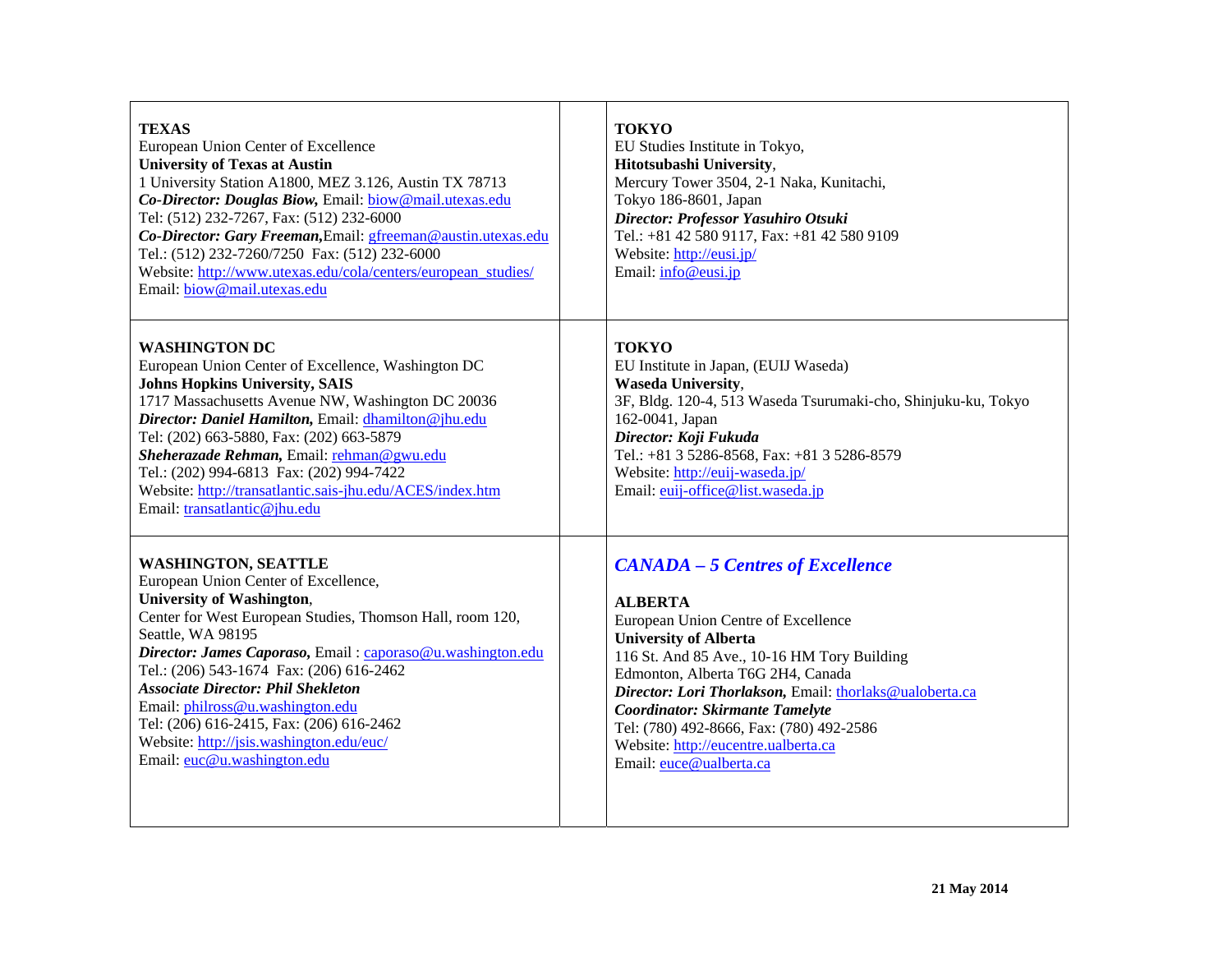| <b>WISCONSIN-MADISON</b>                                                                                                                                                                                                                                                                                                                                                                                                                                       | <b>CARLETON (OTTAWA)*</b>                                                                                                                                                                                                                                                                                                                       |
|----------------------------------------------------------------------------------------------------------------------------------------------------------------------------------------------------------------------------------------------------------------------------------------------------------------------------------------------------------------------------------------------------------------------------------------------------------------|-------------------------------------------------------------------------------------------------------------------------------------------------------------------------------------------------------------------------------------------------------------------------------------------------------------------------------------------------|
| European Union Center of Excellence,                                                                                                                                                                                                                                                                                                                                                                                                                           | European Union Centre of Excellence, Centre for European Studies                                                                                                                                                                                                                                                                                |
| <b>University of Wisconsin-Madison</b>                                                                                                                                                                                                                                                                                                                                                                                                                         | <b>Carleton University</b>                                                                                                                                                                                                                                                                                                                      |
| 213 Ingraham Hall, 1155 Observatory Drive,                                                                                                                                                                                                                                                                                                                                                                                                                     | 1311 Dunton Tower, 1125 Colonel By Drive                                                                                                                                                                                                                                                                                                        |
| Madison, WI 53706                                                                                                                                                                                                                                                                                                                                                                                                                                              | Ottawa, ON K1S 5B6, Canada                                                                                                                                                                                                                                                                                                                      |
| Director: Myra Marx Ferree, Email: mferree@ssc.wisc.edu                                                                                                                                                                                                                                                                                                                                                                                                        | Director: Joan DeBardeleben, Email: Joan debardeleben@carleton.ca                                                                                                                                                                                                                                                                               |
| Tel: (608) 265-8040, Fax: (608) 265-9541                                                                                                                                                                                                                                                                                                                                                                                                                       | Associate Director (Research): Achim Hurrelmann,                                                                                                                                                                                                                                                                                                |
| <b>Associate Director: Elizabeth Covington,</b>                                                                                                                                                                                                                                                                                                                                                                                                                | Email: achim_hurrelmann@carleton.ca                                                                                                                                                                                                                                                                                                             |
| Email: eecovington@wisc.edu<br>Tel: (608) 265-8040, Fax: (608) 265-9541<br>Website: http://eucenter.wisc.edu<br>Email: eucenter@intl-institute.wisc.edu                                                                                                                                                                                                                                                                                                        | Academic Coordinator: Crina Viju<br>Tel: (613) 520-2600 ext.1179, Fax: (613) 520-7501<br>Website: http://www.carleton.ca/ces/<br>Email: ces@carleton.ca<br>*Network & Outreach Coordinator for Canada Centres                                                                                                                                   |
| <b>SINGAPORE - 1 Centre</b><br><b>SINGAPORE</b><br>European Union Centre in Singapore,<br>National University of Singapore and Nanyang Technological<br>University, 11 Slim Barracks Rise (off North Buona Vista road),<br>#06-01 Executive centre (NTU@one-north Campus)<br>Singapore 138664<br>Director: Yeo Lay Hwee, Email: eucylh@nus.edu.sg<br>Tel.: (65) 6513 2007, Fax: (65) 6774 1445<br>Website: http://www.eucentre.sg/<br>Email: eucsec@nus.edu.sg | <b>DALHOUSIE</b><br>European Union Centre of Excellence,<br><b>Dalhousie University</b><br>1376 LeMarchant Street, Halifax, Nova Scotia B3H 4R2, Canada<br>Director: Ruben Zaiotti, Email: r.zaiotti@dal.ca<br>Coordinator: Andrea D'Sylva<br>Tel: (902) 494.2980; Fax: (902) 494.1909<br>Website: http://www.euce.dal.ca<br>Email: euce@dal.ca |
| <b>TAIWAN - 1 Centre</b>                                                                                                                                                                                                                                                                                                                                                                                                                                       | <b>MONTREAL</b>                                                                                                                                                                                                                                                                                                                                 |
| <b>TAIPEH</b>                                                                                                                                                                                                                                                                                                                                                                                                                                                  | European Union Centre of Excellence                                                                                                                                                                                                                                                                                                             |
| European Union Centre in Taiwan                                                                                                                                                                                                                                                                                                                                                                                                                                | <b>Institute for European Studies</b>                                                                                                                                                                                                                                                                                                           |
| <b>National Taiwan University,</b>                                                                                                                                                                                                                                                                                                                                                                                                                             | Université de Montréal and McGill University                                                                                                                                                                                                                                                                                                    |
| 2F Common bdg, N°21, Xuzhou Road, Zhongzheng Dist.,                                                                                                                                                                                                                                                                                                                                                                                                            | 3744 Jean-Brillant Street, Suite 525                                                                                                                                                                                                                                                                                                            |
| Taipei 10055, Taiwan ROC                                                                                                                                                                                                                                                                                                                                                                                                                                       | Montréal (Quebec) H3T 1P1, Canada                                                                                                                                                                                                                                                                                                               |
| Director General: Hungdah Su, Email: hdsu@sinica.edu.tw                                                                                                                                                                                                                                                                                                                                                                                                        | Director: Frédéric Mérand, Email: frederic.merand@umontreal.ca                                                                                                                                                                                                                                                                                  |
| Deputy Director General: Francis Kan, Email:                                                                                                                                                                                                                                                                                                                                                                                                                   | Co-Director: Juliet Johnson, Email: juliet.johnson@mcgill.ca                                                                                                                                                                                                                                                                                    |
| fykan@nccu.edu.tw                                                                                                                                                                                                                                                                                                                                                                                                                                              | Executive Director: Catherine Villemer, Email: c.de.sainte.marie-                                                                                                                                                                                                                                                                               |
| <b>Executive Director: Marc Cheng, Email: marcheng@gmail.com</b>                                                                                                                                                                                                                                                                                                                                                                                               | villemer@umontreal.ca                                                                                                                                                                                                                                                                                                                           |
| Tel.: (886) 2.3343.3621, Fax: (886) 2.3343.3623                                                                                                                                                                                                                                                                                                                                                                                                                | Tel: (514) 343-6586                                                                                                                                                                                                                                                                                                                             |
| Website: www.eutw.org.tw                                                                                                                                                                                                                                                                                                                                                                                                                                       | Website: http://www.centreurope-montreal.ca                                                                                                                                                                                                                                                                                                     |
| Email: ntueutw@ntu.edu.tw                                                                                                                                                                                                                                                                                                                                                                                                                                      | Email: ceue@umontreal.ca                                                                                                                                                                                                                                                                                                                        |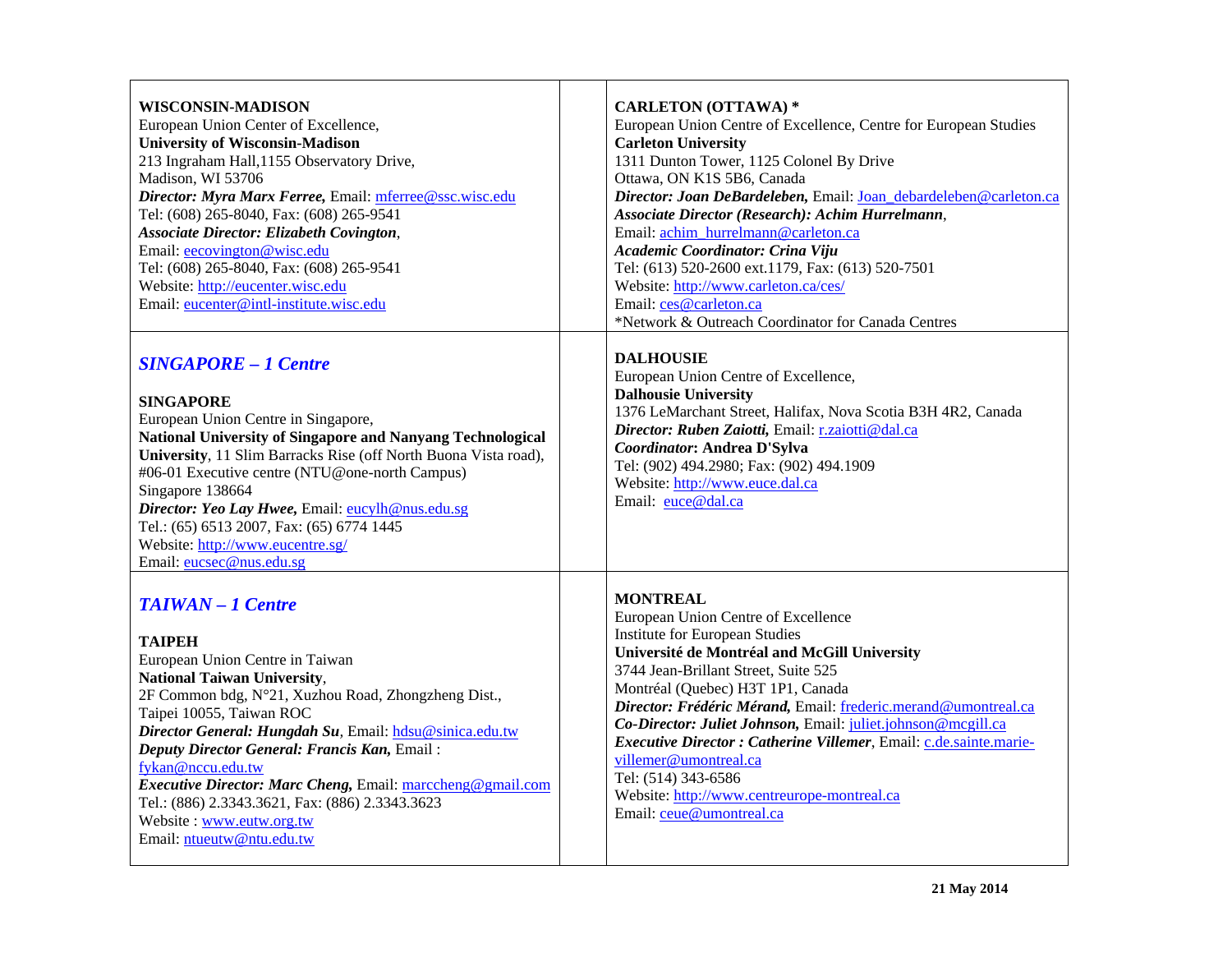| <b>KOREA - 4 Centres</b><br><b>DAEGU</b><br>Yeungnam University EU Centre<br><b>Yeungnam University</b><br>214-1 Dae Dong, 714-749 Gyeongsan-si, Gyeongsangbuk-Do,<br>South Korea<br>Director: In Soo Park, Email: ispark@ynu.ac.kr<br>Tel.: +82 53 810 2624<br>Website: http://www.eucentre.yu.ac.kr<br>Email: eucentre@yu.ac.kr | <b>VICTORIA</b><br>European Union Centre of Excellence<br>European Studies Program<br><b>University of Victoria (British Columbia)</b><br>c/o Centre for Global Studies<br>3800 Finnerty Road, Sedgewick building, room C173,<br>Victoria BC V8P 1A1, Canada<br>Director: Emmanuel Brunet-Jailly, Email: ebrunetj@uvic.ca<br>Associate Director: Paul Schure, Email: schure@uvic.ca<br>Tel: (250) 721 6490, Fax: (250) 472 6490<br>Website: http://web.uvic.ca/europe/euce.php<br>Email: eusprog@uvic.ca |
|-----------------------------------------------------------------------------------------------------------------------------------------------------------------------------------------------------------------------------------------------------------------------------------------------------------------------------------|----------------------------------------------------------------------------------------------------------------------------------------------------------------------------------------------------------------------------------------------------------------------------------------------------------------------------------------------------------------------------------------------------------------------------------------------------------------------------------------------------------|
| <b>PUSAN</b>                                                                                                                                                                                                                                                                                                                      | <b>RUSSIA – 6 Centres</b>                                                                                                                                                                                                                                                                                                                                                                                                                                                                                |
| PNU EU Center in Korea                                                                                                                                                                                                                                                                                                            | <b>KALININGRAD</b>                                                                                                                                                                                                                                                                                                                                                                                                                                                                                       |
| <b>Pusan National University</b>                                                                                                                                                                                                                                                                                                  | EU4U, EU Centre in Kaliningrad                                                                                                                                                                                                                                                                                                                                                                                                                                                                           |
| Seonghakgwan 604, San 30, Jangjeon-Dong Geumjeong-gu                                                                                                                                                                                                                                                                              | <b>Immanuel Kant Baltic State Federal University</b>                                                                                                                                                                                                                                                                                                                                                                                                                                                     |
| Busan 609-735 South Korea                                                                                                                                                                                                                                                                                                         | A. Nevskogo Ul. 14, Office 112, Kaliningrad, 236041, Russia                                                                                                                                                                                                                                                                                                                                                                                                                                              |
| Director: Chae-Deug Yi, Email: givethanks@pusan.ac.kr                                                                                                                                                                                                                                                                             | Director: Anna Barsukova, Email: abarsukova@kantiana.ru                                                                                                                                                                                                                                                                                                                                                                                                                                                  |
| Tel.: +82 51 510 7398                                                                                                                                                                                                                                                                                                             | Tel.: +7 4012 595 577, Fax: +7 4012 338 322                                                                                                                                                                                                                                                                                                                                                                                                                                                              |
| Website: http://eucenter.pusan.ac.kr/                                                                                                                                                                                                                                                                                             | Website: http://www.kantiana.ru/eng/eu4u/                                                                                                                                                                                                                                                                                                                                                                                                                                                                |
| Email: givethanks@pusan.ac.kr                                                                                                                                                                                                                                                                                                     | Email: eu4u@kantiana.ru                                                                                                                                                                                                                                                                                                                                                                                                                                                                                  |
| <b>SEOUL</b>                                                                                                                                                                                                                                                                                                                      | <b>KAZAN</b>                                                                                                                                                                                                                                                                                                                                                                                                                                                                                             |
| Yonsei-SERI EU Centre                                                                                                                                                                                                                                                                                                             | EU Centre - VOICES                                                                                                                                                                                                                                                                                                                                                                                                                                                                                       |
| <b>Yonsei University</b>                                                                                                                                                                                                                                                                                                          | <b>Kazan Federal University</b>                                                                                                                                                                                                                                                                                                                                                                                                                                                                          |
| 216 Miwoo Hall, Seongsan-ro 262, Seodaemun-gu                                                                                                                                                                                                                                                                                     | 18, Kremlyovskaya Ul., Kazan, 420008 Russia                                                                                                                                                                                                                                                                                                                                                                                                                                                              |
| Seoul, 120-749, Korea                                                                                                                                                                                                                                                                                                             | Director: Irina Kuznetsova-Morenko, Email: Irina.Morenko@ksu.ru                                                                                                                                                                                                                                                                                                                                                                                                                                          |
| Director: Yeonho Lee, Email: @yonsei.ac.kr                                                                                                                                                                                                                                                                                        | Tel.: +7 843 2337021; Fax: +7 843 2337021                                                                                                                                                                                                                                                                                                                                                                                                                                                                |
| Tel.: +82 16 386-7142                                                                                                                                                                                                                                                                                                             | Website: http://kpfu.ru/academic-units/humanities/institute-for-the-                                                                                                                                                                                                                                                                                                                                                                                                                                     |
| Website: http://www.yonseri.org/                                                                                                                                                                                                                                                                                                  | comparative-studies-of-modernity/eu-centre-voices                                                                                                                                                                                                                                                                                                                                                                                                                                                        |
| Email: eucenter@yonsei.ac.kr                                                                                                                                                                                                                                                                                                      | Email: voices@kpfu.ru                                                                                                                                                                                                                                                                                                                                                                                                                                                                                    |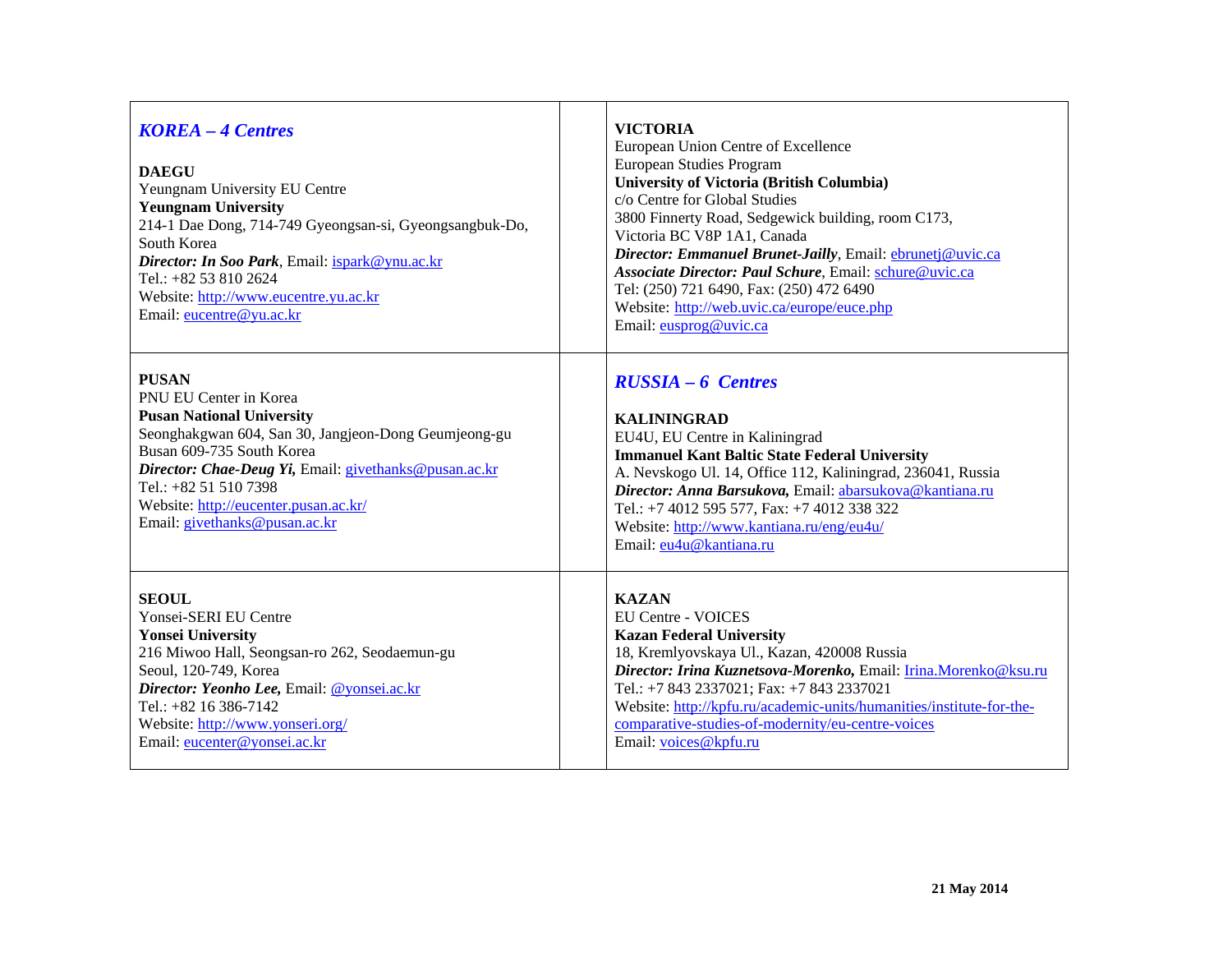| <b>SEOUL</b><br>EU Centre at Hankuk University of Foreign Studies<br><b>Hankuk University of Foreign Studies</b><br>107 Imun-ro, Dongdaemun-gu, Seoul 130-791, Korea<br>Director: Si Hong Kim, Email: @hufs.ac.kr<br>Tel.: +82 2 2173 2745-6, Fax: +82 2 2173 2747<br>Website: http://www.hufs-hri.org/<br>Email: webmaster@hufs-hri.org                                                                                                        | <b>PETROZAVODSK</b><br>EU Centre in the Barents region<br><b>Petrozavodsk State University</b><br>Anokhin str. 20, Office 406, Petrozavodsk, 185910 Russia<br>Director: Lyudmila Kulikovskaya,<br>Email: kulikovskaya@psu.karelia.ru<br>Tel.: +7 814 2 711089; Fax: +7 814 2 782668<br>Coordinator: Anastasia Kuznetsova, Email: beuc@psu.karelia.ru,<br>Tel./Fax: +7 814 2 719614<br>Website: http://petrsu.ru/Structure/Inter/beuc_e.html<br>Email: beuc@psu.karelia.ru |  |
|-------------------------------------------------------------------------------------------------------------------------------------------------------------------------------------------------------------------------------------------------------------------------------------------------------------------------------------------------------------------------------------------------------------------------------------------------|---------------------------------------------------------------------------------------------------------------------------------------------------------------------------------------------------------------------------------------------------------------------------------------------------------------------------------------------------------------------------------------------------------------------------------------------------------------------------|--|
| <b>HONG KONG - 1 Centre</b><br><b>HONG KONG</b><br>EU Academic Programme<br><b>Hong Kong Baptist University</b><br>Room 515, 5/F, David Lam Bdg, Kowloon Tong, Kowloon, Hong<br>Kong<br>Director General: Jean-Pierre Cabestan,<br>Email: cabestan@hkbu.edu.hk<br>Tel.: +852 3411 5643, Fax: +852 3411 5799<br>Deputy Director: Werner Hess, Email: hwhess@hkbu.edu.hk<br>Website: http://europe.hkbu.edu.hk/euap/<br>Email: euaphk@hkbu.edu.hk | <b>ROSTOV-ON-DON</b><br>EU Centre in South West of Russia<br><b>Southern Federal University</b><br>105/42 Bolshaya Sadovaya Ul., Office 514,<br>Rostov-on-Don, 344006 Russia<br>Director: Igor Uznarodov, Email: imuznarodov@sfedu.ru<br>Executive Director: Oksana Karnaukhova,<br>Email: oskarnauhova@sfedu.ru<br>Tel.: +7 863 2199749 11; Fax: +7 863 218-40-18<br>Website: http://www.ceusr.sfedu.ru<br>Email: oskarnauhova@sfedu.ru                                  |  |
| <b>MACAO - 1 Centre</b><br><b>MACAO</b><br>EU Academic Programme<br><b>University of Macao</b><br>Avenida Padres Tomás, Pereira, Taipa, Macao, China<br>Director: Professor Rui Paulo da Silva Martins,<br>Email: RMartins@umac.mo<br>Tel.: + 853 8397 4309, Fax: +853 2883 1694<br>Executive Director: Maria Antónia Espadinha,<br>Email: mariaae@umac.mo<br>Website (under construction)                                                      | <b>ST PETERSBURG</b><br>EU Centre in Northwest Russia<br><b>European University at St Petersburg</b><br>Gagarinskaya Ul. 3, Room 13 St Petersburg, 191187, Russia<br>Director: Maria Nozhenko, Email: nozenkho@eu.spb.ru<br>Tel./Fax: +7 (812) 386 7622<br>Website: http://www.eu.spb.ru/en/research-centers/ces<br>Email: ces@eu.spb.ru                                                                                                                                  |  |